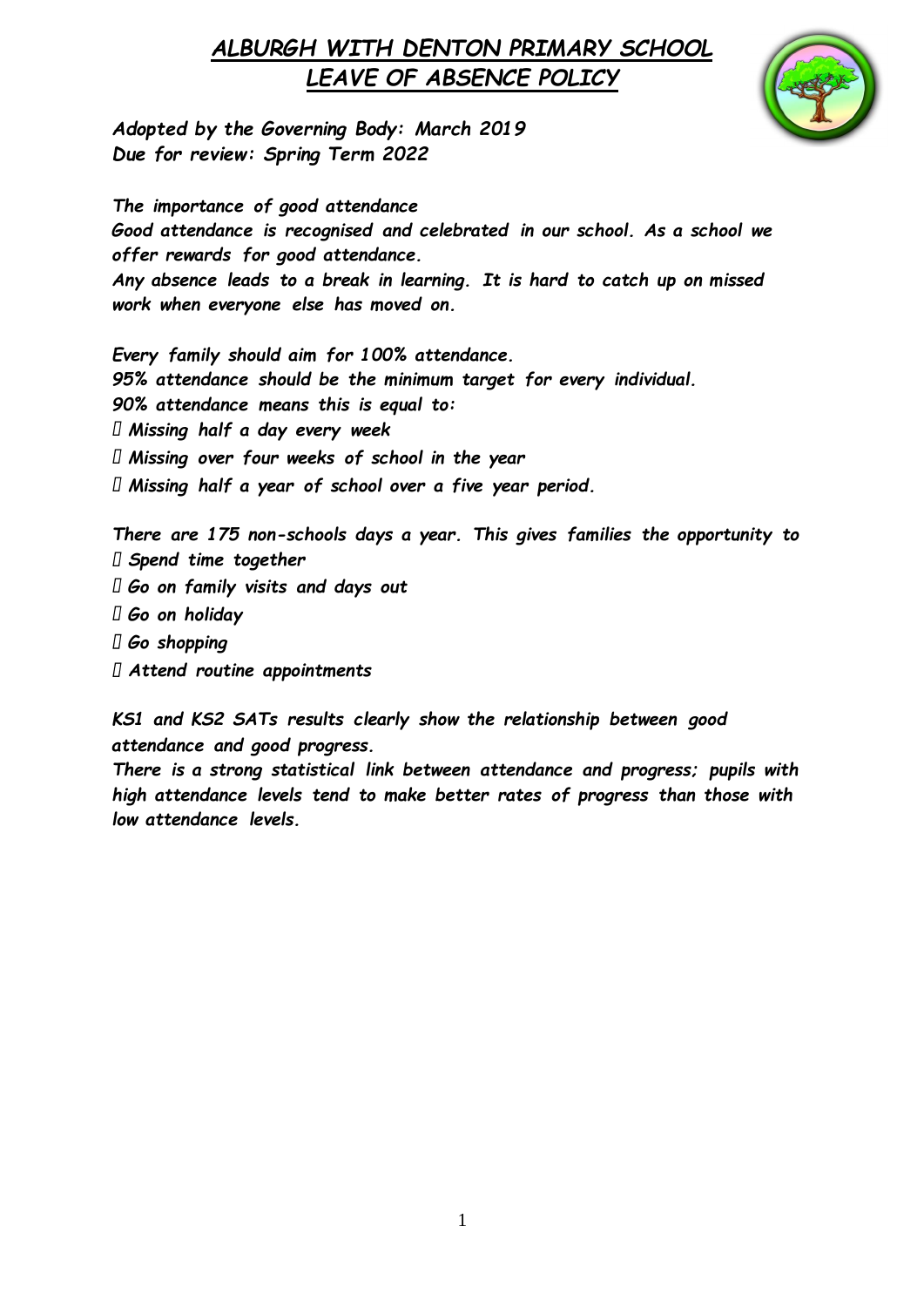

*Adopted by the Governing Body: March 2019 Due for review: Spring Term 2022*

#### *Leave of Absence in Term Time*

*Alburgh with Denton CE Primary School has adopted a policy in line with the Department for Education and Local Authority guidance on applying the Education Pupil Registration Regulations.* 

*Punctual and regular attendance is an essential requirement for successful learning. Pupils' attendance records are passed on through all their schools and to prospective employers/colleges.* 

*It is important to realise that time off school for family holidays is not a right.* 

#### *Procedure*

*Parents or guardians wishing to apply for authorisation for a leave of absence during term time should complete the school's Absence Request Form, which is available from the school office. The Absence Request Form should be returned to the School Office or Headteacher.* 

*Parents should submit the form for Leave of Absence in term time to the school before booking or making arrangements. Where this procedure is not followed, absences will be recorded as unauthorised and may trigger Local Authority intervention. Parents/carers should not assume permission is granted until they receive written confirmation from the school about their absence request.* 

*The Headteacher will consider a pupil's previous attendance record and the likely impact on their education, Alburgh with Denton CE Primary School may agree to authorise 'leave of absence', but only in exceptional circumstances; we would always have a discussion about each family's individual situation. When parents are wishing to take their child/children out of school for 10 consecutive sessions this may result in a fine from the local authority. In this instance a Governor panel make the final decision about whether or not the request is authorised.*

*The school may authorise absence for some areas, including Medical visits (which cannot be arranged out of school time) Compassionate circumstances (e.g. a family funeral, wedding)* 

*Leave of absence requests for the following reasons will not be authorised by the school:* 

*availability of cheap holidays;* 

- *availability of the desired accommodation;*
- *poor weather experienced in school holiday periods; and*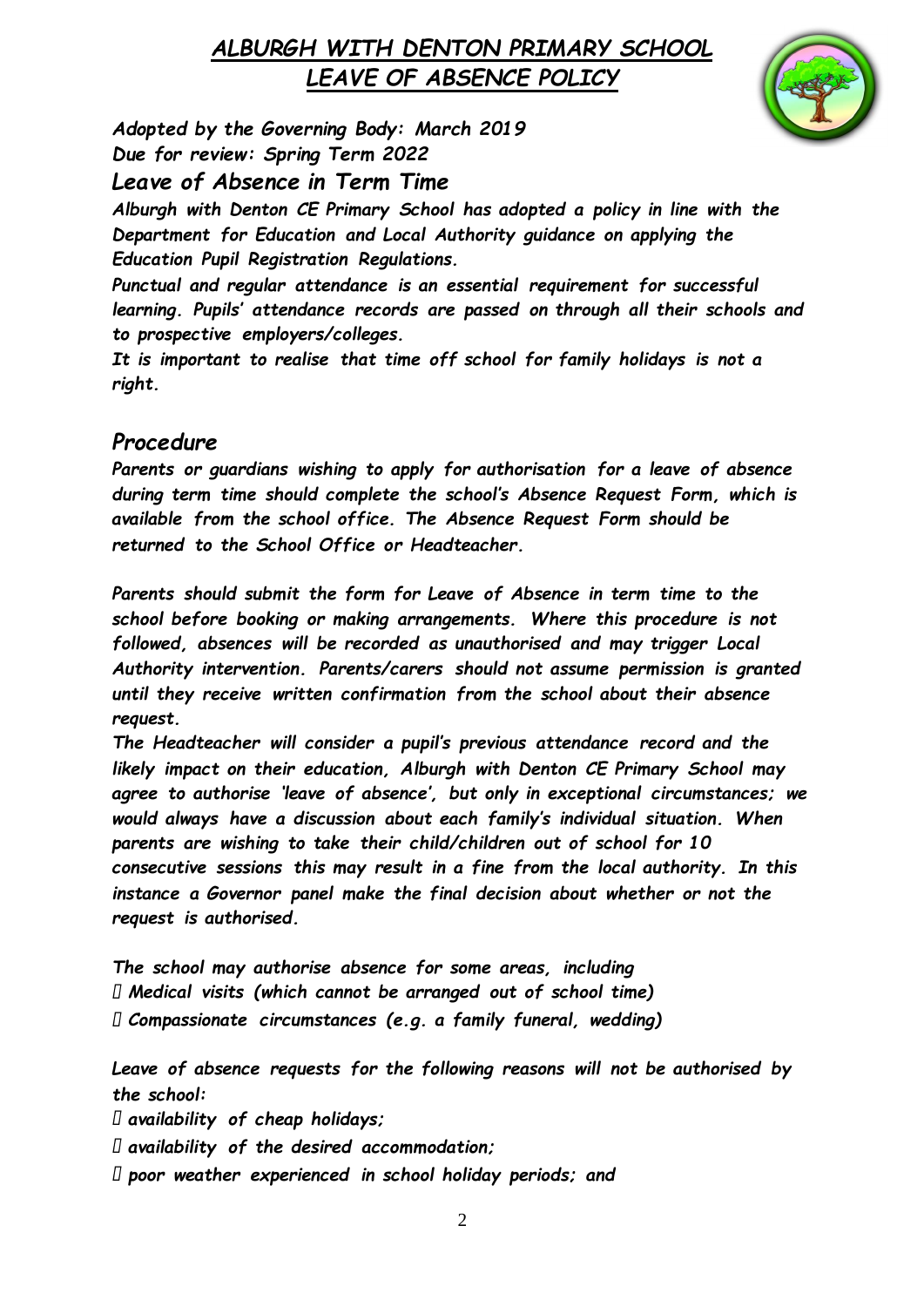

*Adopted by the Governing Body: March 2019 Due for review: Spring Term 2022 overlap with beginning or end of term.* 

*A letter is sent out to parents every September explaining the school's position on term time holidays. The information in the letter is as follows:*

Dear Parent/Carer,

#### **Attendance at school and legal intervention**

[Research](https://www.gov.uk/government/publications/absence-and-attainment-at-key-stages-2-and-4-2013-to-2014) commissioned by the Department for Education shows missing school for even a day can mean a child is less likely to achieve good grades, which can have a damaging effect on their life chances. At Alburgh with Denton Primary School our aim is to work with parents to ensure that all our pupils receive the most from their education and reach their full potential.

This letter is to remind all parents/carers that the law that requires them to ensure that their child attends school regularly. The Government remains very clear that no child should miss school apart from in exceptional circumstances and schools must continue to take steps to reduce absence to support children's attainment.

The Local Authority operates a system where any pupil will meet the criteria for legal intervention through the issue of a Fixed Penalty Notice where they have:

- 1. 10 consecutive sessions<sup>1</sup> of unauthorised absence where some or all of the absence may be attributed to an unauthorised holiday in term-time (for absences from 1 September 2017); or
- 2. 15% unauthorised absence over a period of 6 school weeks for reasons other than unauthorised term time holiday.

Any pupil at Alburgh with Denton Primary School who meets either of the criteria, will be referred to the Local Authority for action to be considered.

If a Fixed Penalty Notice is issued it is a fine of £60 per parent per child which must be paid in one payment within 21 days. If a Notice is unpaid within 21 days, the fine will double to £120 per parent per child if paid within 28 days. If a fixed penalty notice fine is not paid in full

 $\overline{a}$ 

<sup>1</sup> Please note that the school day consists of 2 sessions